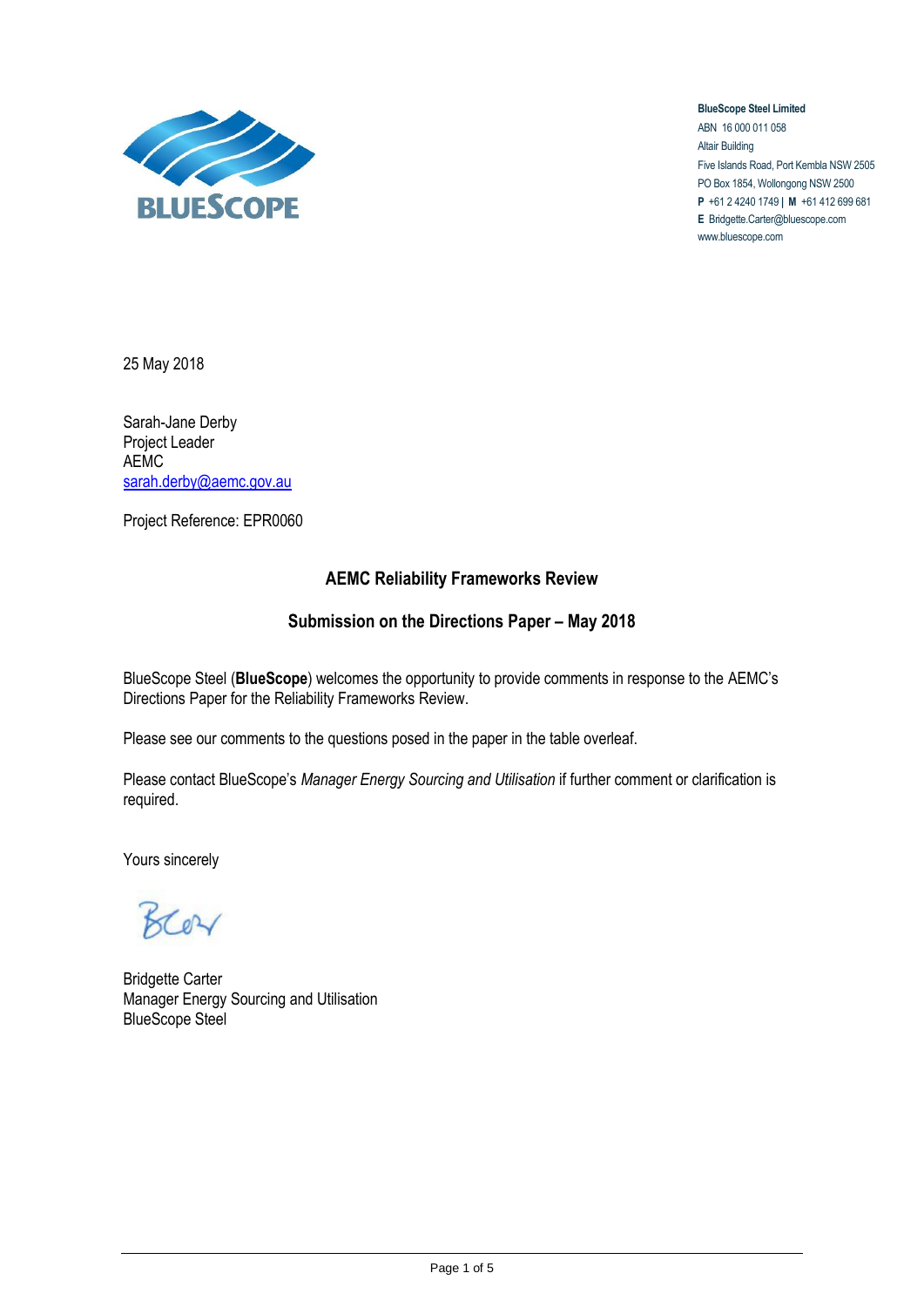| <b>Observation/Issue from Directions Paper</b>                                                                                                                                                                                                                                                                                                                                                                                                          | <b>Comment/Action</b>                                                                                                                                                                                                                                                                                                                                                                                                                                                                                                                                                                                                                                                                                                                                                                            |  |
|---------------------------------------------------------------------------------------------------------------------------------------------------------------------------------------------------------------------------------------------------------------------------------------------------------------------------------------------------------------------------------------------------------------------------------------------------------|--------------------------------------------------------------------------------------------------------------------------------------------------------------------------------------------------------------------------------------------------------------------------------------------------------------------------------------------------------------------------------------------------------------------------------------------------------------------------------------------------------------------------------------------------------------------------------------------------------------------------------------------------------------------------------------------------------------------------------------------------------------------------------------------------|--|
| <b>Forecasting and Information Provision</b>                                                                                                                                                                                                                                                                                                                                                                                                            |                                                                                                                                                                                                                                                                                                                                                                                                                                                                                                                                                                                                                                                                                                                                                                                                  |  |
| Greater reporting of the differences between forecast and actual<br>outcomes, especially in relation to the 30-minute pre-dispatch, short-<br>term PASA and medium-term PASA forecasts.                                                                                                                                                                                                                                                                 | The AEMC report showed that the differences between forecast and actual demand are relatively large compared to average and<br>maximum regional demand. They were also able to show that the differences between forecast and actual values have neither<br>improved nor deteriorated over the sampled time. Furthermore, there was also no obvious minimising of differences between<br>forecast and actuals as the time-period approached real-time.                                                                                                                                                                                                                                                                                                                                           |  |
| Submissions due on the following:<br>forecasting information that should be published                                                                                                                                                                                                                                                                                                                                                                   | BlueScope therefore supports regular reporting on the differences between actual and forecast values so that areas for increased<br>accuracy can be identified and improvements can be made to the forecasts. This would provide greater transparency and certainty<br>to the market.                                                                                                                                                                                                                                                                                                                                                                                                                                                                                                            |  |
| methodologies as well as data including forecasting costs<br>who is best placed to undertake further periodic reporting.                                                                                                                                                                                                                                                                                                                                | From the AEMC report it is understood that the AER as well as the Reliability Panel both undertake a similar analysis in forecasting.<br>BlueScope has no preference for the entity best placed to carry out this activity, but notes that it should only be done by one party<br>to avoid doubling up on this task, removing any potential for inconsistencies and allowing for a better resources allocation across<br>the entities.                                                                                                                                                                                                                                                                                                                                                           |  |
| There is currently work being undertaken by Australian Energy Market<br>Operator (AEMO) and Australian Renewable Energy Agency (ARENA)<br>to enable five-minute ahead self-forecasting by utility-scale wind and<br>solar projects on a voluntary basis, as a "trial".<br>Should a self-forecasting obligation for wind and solar generation be<br>implemented through the NER?                                                                         | Results of the trial should be published to understand if market participants can provide increased accuracy in the forecasts<br>compared to current AWEFS or ASEFS. If an improvement in forecasting is found, BlueScope would support a self-forecasting<br>obligation for utility scale wind and solar projects embedded into the regulatory framework.                                                                                                                                                                                                                                                                                                                                                                                                                                       |  |
| An option to deal with greater volumes of distributed energy resources<br>could involve a retailer forecasting obligation of their own load, and<br>submitting this information into AEMO's systems. This could occur<br>through the submission of individual forecasts, or by retailers<br>appointing a third-party forecast provider (e.g. a DNSP bearing in mind<br>that DNSPs forecast for their own purposes) to produce an aggregate<br>forecast. | Although this arrangement would seek to promote accurate forecasting and efficient demand response decisions, BlueScope has<br>concerns relating to its implementation:<br>Additional costs for retailers forecasting their own loads would most likely be passed on to the consumer.<br>The risks relating to forecasting may be passed on to the consumer on the assumption that they are better placed to<br>produce them. This is likely to not only be difficult but potentially costly for consumers to accomplish.<br>BlueScope requests that the design and implementation of this measure be carefully assessed, with particular focus on the relative<br>benefits of enhanced forecasting relative to the potential costs and additional obligations that may be imposed on customers. |  |
| Stakeholder views are wanted on ideas relating to a retailer<br>forecasting obligation as discussed above, including the rationale for<br>such an obligation, how it could be implemented, and the potential<br>costs.                                                                                                                                                                                                                                  |                                                                                                                                                                                                                                                                                                                                                                                                                                                                                                                                                                                                                                                                                                                                                                                                  |  |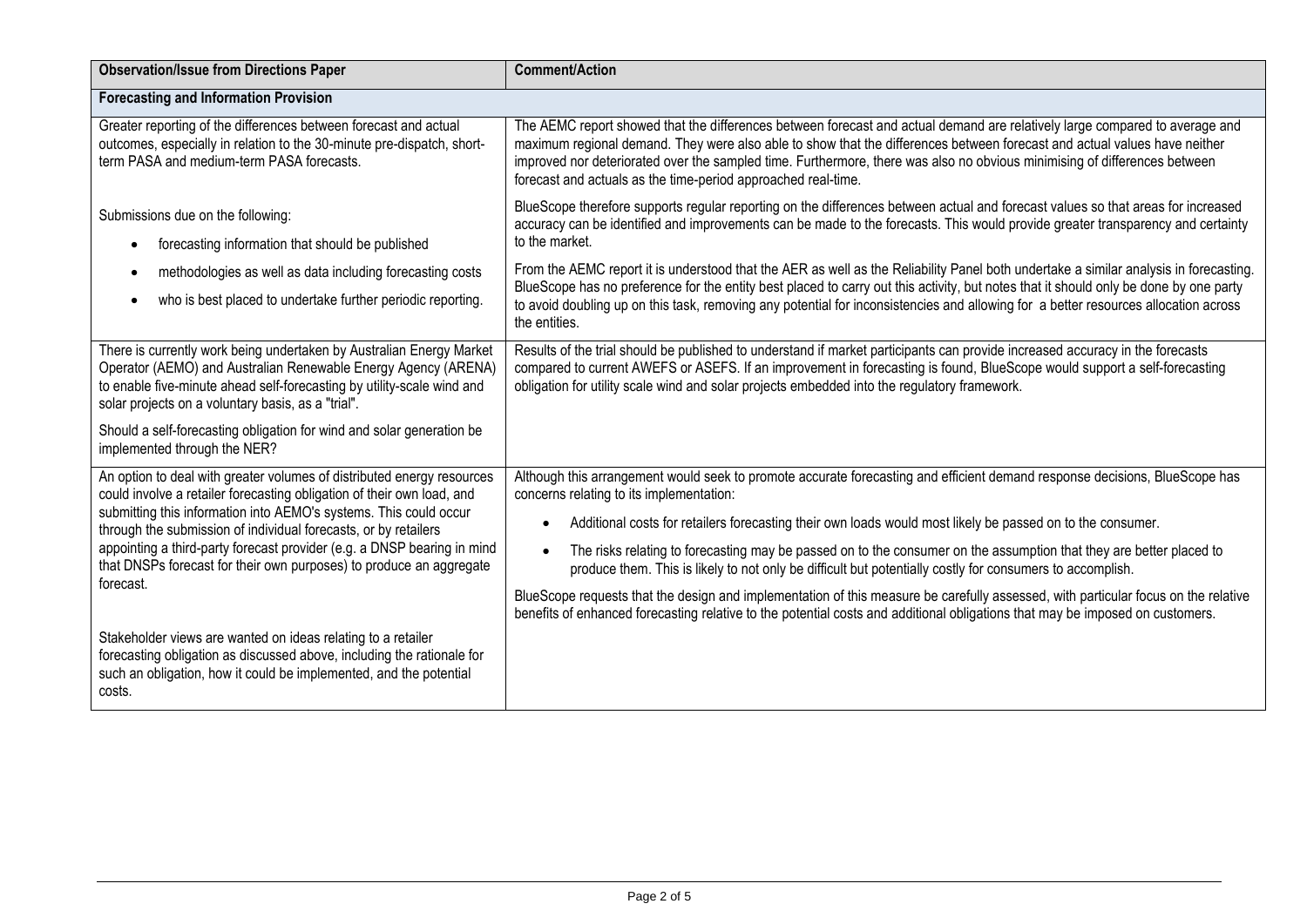| Day Ahead Markets                                                                                                                                                                                                                                                                |                                                                                                                                                                                                                                                                                                                                                                                                                                                                                                                                                                                                                                    |
|----------------------------------------------------------------------------------------------------------------------------------------------------------------------------------------------------------------------------------------------------------------------------------|------------------------------------------------------------------------------------------------------------------------------------------------------------------------------------------------------------------------------------------------------------------------------------------------------------------------------------------------------------------------------------------------------------------------------------------------------------------------------------------------------------------------------------------------------------------------------------------------------------------------------------|
| Provide the system operator, market participants (both demand<br>and supply side) with more, or better quality, information so that<br>they can incorporate this information into their unit commitment or<br>demand response decisions and bids/offers.<br>Changes may include: | BlueScope supports a move to Day Ahead Markets and we agree with the following benefits:                                                                                                                                                                                                                                                                                                                                                                                                                                                                                                                                           |
|                                                                                                                                                                                                                                                                                  | A reduction in volatility could be seen since there would be higher transparency and price certainty in the day ahead market<br>which would also assist with risk management.                                                                                                                                                                                                                                                                                                                                                                                                                                                      |
|                                                                                                                                                                                                                                                                                  | Load side participation through bidding at the ahead stage may also facilitate increased levels of demand response as well as<br>increasing the efficiency on the demand side more generally. This may also prove to be valuable in providing visibility of<br>demand side response as a means for satisfying a reliability obligation under the National Energy Guarantee.                                                                                                                                                                                                                                                        |
| Load would provide bid, which would provide information<br>on their expected demand at each dispatch interval<br>ahead of real time                                                                                                                                              | An increase of information in the market around generator bidding could also improve the efficiency of overall dispatch<br>outcomes in the market putting downward pressure on price. A reduction in the likelihood of poor bidding behaviour could also<br>be achieved. The current 5-minute dispatch and pricing framework results in a sub-optimised market due to a lack of notice.                                                                                                                                                                                                                                            |
| At some point, ahead of real-time the bids and offers of<br>$\bullet$<br>market participants would become financially binding                                                                                                                                                    | AEMO would be better equipped to work through solutions if generators were to withdraw and they would also be able to<br>more efficiently use emergency reserves which should reduce the number of out of market interventions needed to maintain                                                                                                                                                                                                                                                                                                                                                                                  |
| Market participants would still be able to trade away from<br>$\bullet$                                                                                                                                                                                                          | system security and reliability.                                                                                                                                                                                                                                                                                                                                                                                                                                                                                                                                                                                                   |
| their positions in the ahead market in the real-time<br>market.<br>Introduction of a multi-settlement system - rebidding in<br>the ahead market.                                                                                                                                 | Furthermore, with the introduction of 5-minute settlement in 2021, under a day ahead market, the electricity market will have greater<br>alignment with the gas market. This would give greater certainty to gas generators, resulting in greater levels of liquidity in the market<br>which should lead to a reduction in the number of price spikes.                                                                                                                                                                                                                                                                             |
|                                                                                                                                                                                                                                                                                  | For the day ahead market to have its intended impact, the use of the day ahead market would need to be mandatory.                                                                                                                                                                                                                                                                                                                                                                                                                                                                                                                  |
|                                                                                                                                                                                                                                                                                  | BlueScope does have some concerns however, regarding how renewable generation will be involved in the Day Ahead Market and<br>their liability under the NEG. This will be a big change from their current risk profile whereby they are used to generating when they<br>could and being off at other times with no ramifications. If renewables are required to nominate some of their generation into the Day<br>Ahead Market, this would incentivise them to firm their bids by buying demand response or introducing other technologies e.g.<br>batteries. On a positive note, this may help to develop the market for firming. |
|                                                                                                                                                                                                                                                                                  | The concern lies in instances where renewable generators are unable to provide firming products themselves. Renewables may need<br>to contract with dispatchable generation, which could result in the further consolidation of the position of established generation<br>providers in the market by inhibiting the ability (or desire) for smaller renewable generation players to enter the market.                                                                                                                                                                                                                              |
|                                                                                                                                                                                                                                                                                  | BlueScope suggests that the implications for renewables, and the potential to increase barriers to entry and the resulting impact on<br>competition, will need to be addressed in design and implementation of a day ahead market structure.                                                                                                                                                                                                                                                                                                                                                                                       |
| To provide the system operator (rather than participants) with a<br>schedule that centrally coordinates unit commitment decisions.                                                                                                                                               | BlueScope does not believe this would be in the best interests of the market. While BlueScope does agree with the fact that the system<br>operator is best placed to make unit commitment decisions, the system operator will not be able to receive adequate information<br>needed to make accurate decisions.                                                                                                                                                                                                                                                                                                                    |
|                                                                                                                                                                                                                                                                                  | BlueScope is concerned about the cost of the fundamental change to the competitive underpinnings of the market design and whether<br>any benefits of such a change would outweigh the implementation costs.                                                                                                                                                                                                                                                                                                                                                                                                                        |
|                                                                                                                                                                                                                                                                                  | BlueScope believes that the intent of this proposal to increase the efficiency outcomes in the NEM wholesale market in relation to<br>reliability and security outcomes will be satisfied by the other Day Ahead Market objectives put forward in the AEMC paper.                                                                                                                                                                                                                                                                                                                                                                  |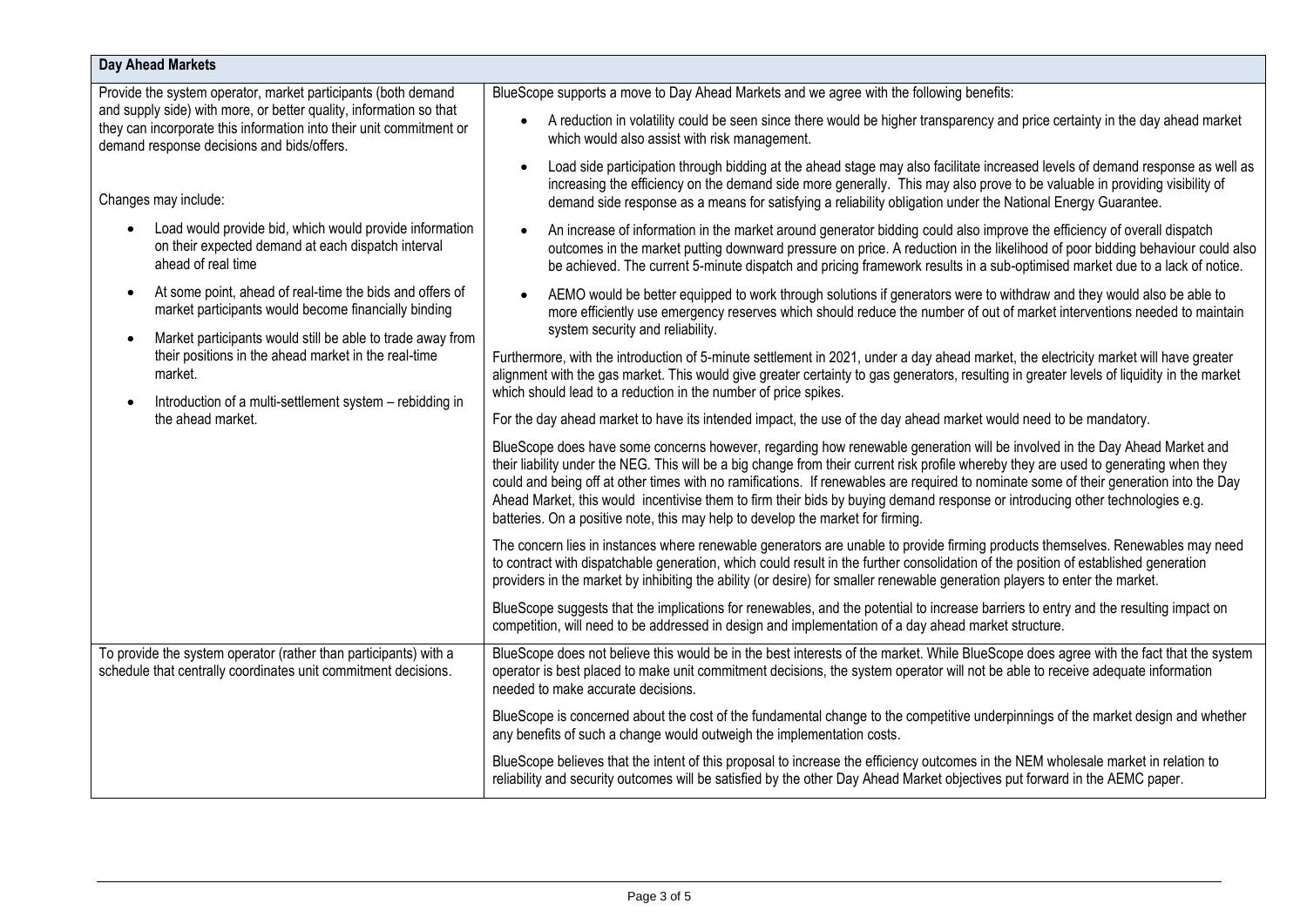| <b>Wholesale Demand Response</b>                                                                                                                                                                                                                                                                                                                                                                                                                                                                                                                     |                                                                                                                                                                                                                                                                                                                                                                                                                                                                                                                                                                                                                                                                                                                                                                                                                                                                                                                                                                      |  |
|------------------------------------------------------------------------------------------------------------------------------------------------------------------------------------------------------------------------------------------------------------------------------------------------------------------------------------------------------------------------------------------------------------------------------------------------------------------------------------------------------------------------------------------------------|----------------------------------------------------------------------------------------------------------------------------------------------------------------------------------------------------------------------------------------------------------------------------------------------------------------------------------------------------------------------------------------------------------------------------------------------------------------------------------------------------------------------------------------------------------------------------------------------------------------------------------------------------------------------------------------------------------------------------------------------------------------------------------------------------------------------------------------------------------------------------------------------------------------------------------------------------------------------|--|
| Two options have been suggested by the AEMC that could allow<br>multiple parties, for instance a specialist demand response<br>aggregator and a retailer, to engage a single consumer behind a<br>connection point without that being contingent on the original<br>financially responsible market participant:<br>1. Transferring the value of the wholesale demand<br>response from the existing FRMP to the aggregator<br>Transferring spot market responsibility for demand<br>2.<br>responsive load from the existing FRMP to an<br>aggregator. | BlueScope supports the proposal to allow for multiple parties to engage a single consumer behind a connection point. With the inclusion<br>of a specialist demand response aggregator and the implementation of multi-settlement in the day ahead market, the issue of how to<br>pay for demand response would be resolved. This is due to there now being a settlement in the day ahead market to pay a deviation<br>against. This should facilitate visibility of and an increase in wholesale demand response.<br>BlueScope has some concerns however around the wealth transfer of this form of mechanism, whereby the retailer and/or aggregator is<br>receiving much of the benefit merely for organising the mechanism. This issue should be addressed by developing an equitable<br>framework for the implementation of wholesale demand response including any value as an offset against the reliability guarantee<br>under the National Energy Guarantee. |  |
| Providing additional incentives for retailers to offer demand<br>response products.                                                                                                                                                                                                                                                                                                                                                                                                                                                                  | BlueScope is against any proposal that would create a retailer incentive fund or scheme to create and market demand response<br>products. Retailers do not need an extra monetary incentive to facilitate wholesale demand response when the option is already<br>available to them.                                                                                                                                                                                                                                                                                                                                                                                                                                                                                                                                                                                                                                                                                 |  |
| <b>Strategic Reserve</b>                                                                                                                                                                                                                                                                                                                                                                                                                                                                                                                             |                                                                                                                                                                                                                                                                                                                                                                                                                                                                                                                                                                                                                                                                                                                                                                                                                                                                                                                                                                      |  |
| Rule change request from AEMO to reintroduce the long-notice<br>RERT provisions in the NER by mid-2018 to enable AEMO to<br>procure reserves further out for summer 2018-19.                                                                                                                                                                                                                                                                                                                                                                         |                                                                                                                                                                                                                                                                                                                                                                                                                                                                                                                                                                                                                                                                                                                                                                                                                                                                                                                                                                      |  |
| Rule change request from AEMO to enhance the RERT.                                                                                                                                                                                                                                                                                                                                                                                                                                                                                                   |                                                                                                                                                                                                                                                                                                                                                                                                                                                                                                                                                                                                                                                                                                                                                                                                                                                                                                                                                                      |  |
| Specifically:                                                                                                                                                                                                                                                                                                                                                                                                                                                                                                                                        |                                                                                                                                                                                                                                                                                                                                                                                                                                                                                                                                                                                                                                                                                                                                                                                                                                                                                                                                                                      |  |
| Allowing reserves to be procured up to one year ahead<br>$\bullet$<br>of an identified shortfall under an annual contract.                                                                                                                                                                                                                                                                                                                                                                                                                           | BlueScope supports the rule changes regarding enhancing the RERT as well as the changes to increase the procurement lead time<br>from 10 weeks to nine months. This should allow more parties to be involved in the RERT process which should increase competition                                                                                                                                                                                                                                                                                                                                                                                                                                                                                                                                                                                                                                                                                                   |  |
| If a longer-term requirement is projected, that reserves<br>$\bullet$<br>be allowed to be procured for up to three years (in<br>circumstances where this would be at a lower overall<br>cost), effectively implementing standing reserves.                                                                                                                                                                                                                                                                                                           | and lead to a reduction in the price of using this mechanism.                                                                                                                                                                                                                                                                                                                                                                                                                                                                                                                                                                                                                                                                                                                                                                                                                                                                                                        |  |
| AEMO considers that the trigger for procuring reserves,<br>$\bullet$<br>and the determination of the volume to be procured,<br>should be in the context of a broader risk assessment<br>which should consider the risk of unserved energy, not<br>just the expected value.                                                                                                                                                                                                                                                                           |                                                                                                                                                                                                                                                                                                                                                                                                                                                                                                                                                                                                                                                                                                                                                                                                                                                                                                                                                                      |  |